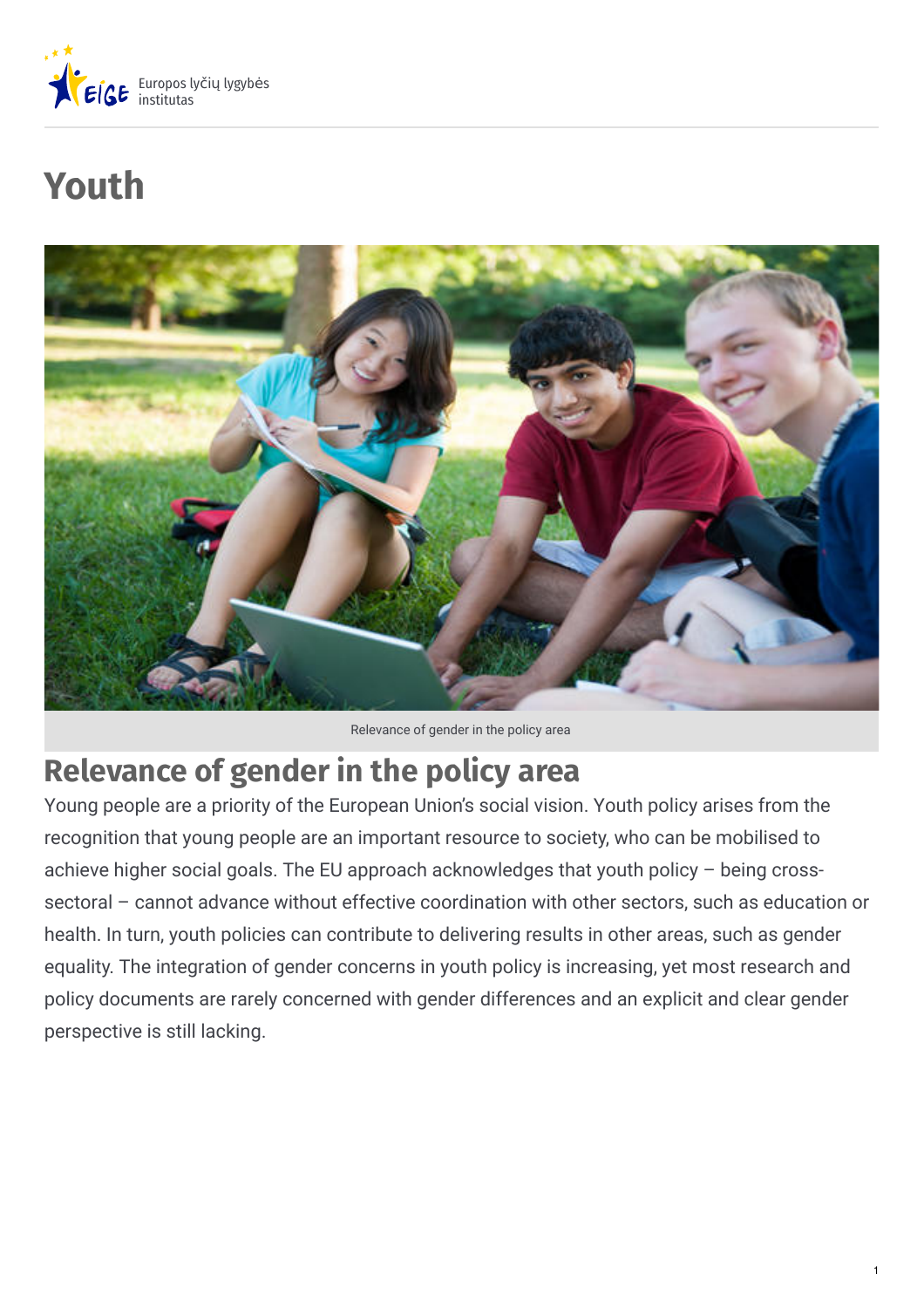Youth is the period between childhood and adulthood when young people undergo multiple transitions, establishing themselves as adults. The situation of young people is shaped by specific life events that occur during the transitional period of youth. For instance, it may be that a young person moves from being financially dependent to being in control of their own budget, from living in the family home to setting up their own household – maybe with a partner – from being in education to having a job, and from being a child to being responsible for their own children.

Across the EU, young people have been increasingly using more time for the transition to adulthood, as the pathways to the next phase of their lives become less standardised and more complex. There is a link between gender and the shift to adulthood – across all youth-to-adulthood transition events, women usually move to adulthood earlier than men.

Youth is typically defined as an age group, although the definition of 'youth' varies across EU Member States, with many of them overlapping and vaguely differentiating between children and youth. This diversity and lack of a concrete definition explains why the EU Youth strategy for  $2010 - 2018$  operates without an official definition for the specific period in life when a person is considered to be 'young'. For statistical purposes, the EU considers young people to be aged 15 – 29 years of age, while children are categorised as being aged  $0 - 14$  years.

In 2014 there were 89 million young people between 15 and 29 years of age in the EU, and they accounted for 17.7% of the EU-28's overall population. Against the background of an ageing society, the population of young people shrunk by 15 million in the decade between 1994 and 2014. In 2014 there were slightly more young men (aged  $15 - 29$ ) than there were young women (50.9% against 49.1% respectively).

Many young people in Europe experience challenges which prevent them from fully enjoying their human rights and accessing equal opportunities. In some cases, difficult experiences or situations are gender specific. In some areas, young women are disadvantaged, whereas in other areas young men experience higher risks and adverse effects. Indeed, girls and young women face several challenges. Although different performances in the labour market (employability, transition from education to work, unemployment) are the main issues of concern, many others are also present.

Young women are, for example, more likely to be affected by low pay and precarious employment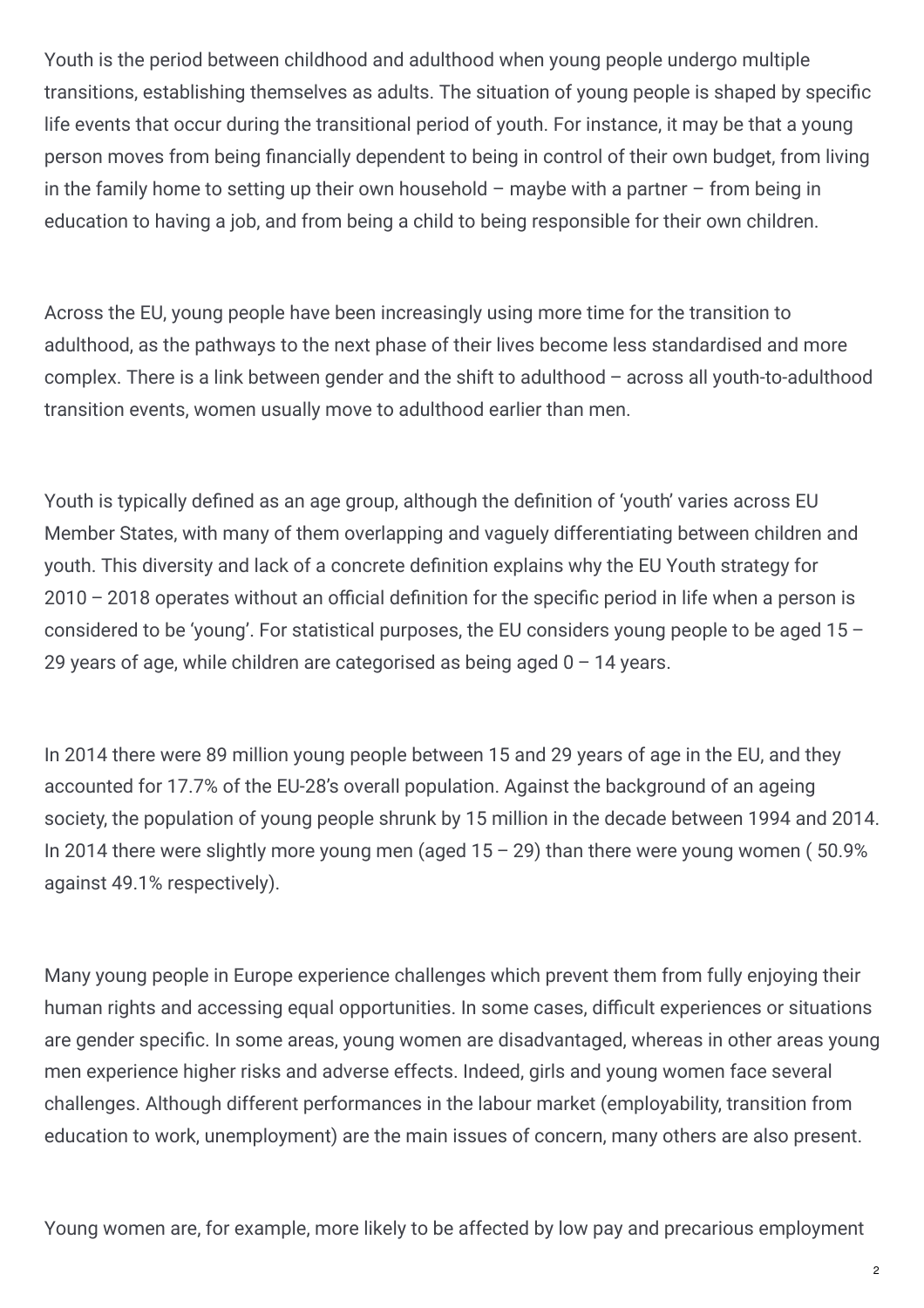as young mothers and lack adequate work-life balance measures.

Furthermore, some young women are at a particular disadvantage or at risk of discrimination in the labour market.

The youth sector as an area thus remains influenced by a set of gender inequalities:

gender differences in education and transition to employment gender inequalities in access to the labour market young families and care responsibilities.

## **Issues of gender inequality in the policy area Gender differences in education and transition to employment**

Young women are more likely than young men to graduate from upper secondary programmes. Young women are also graduating from vocational programmes more often than in the past; consequently, their graduation rates from these programmes are catching up with those of young men. Similarly, young women complete education with a tertiary qualification in larger numbers than men. The proportion of women among 20- to 24-yearolds who had at least completed upper secondary education in 2011 was 82.4%, compared to 76.7% for men, and the proportion of women with tertiary education reaches 39.7% for the 25 – 34 age group, relative to 30.4% for the equivalent group of men. Young women are also less likely than young men to drop out from education and training. On average in the EU-27, the early school leaving rate is 15.3% for young men and 11.6% for young women, with wide differences among EU countries.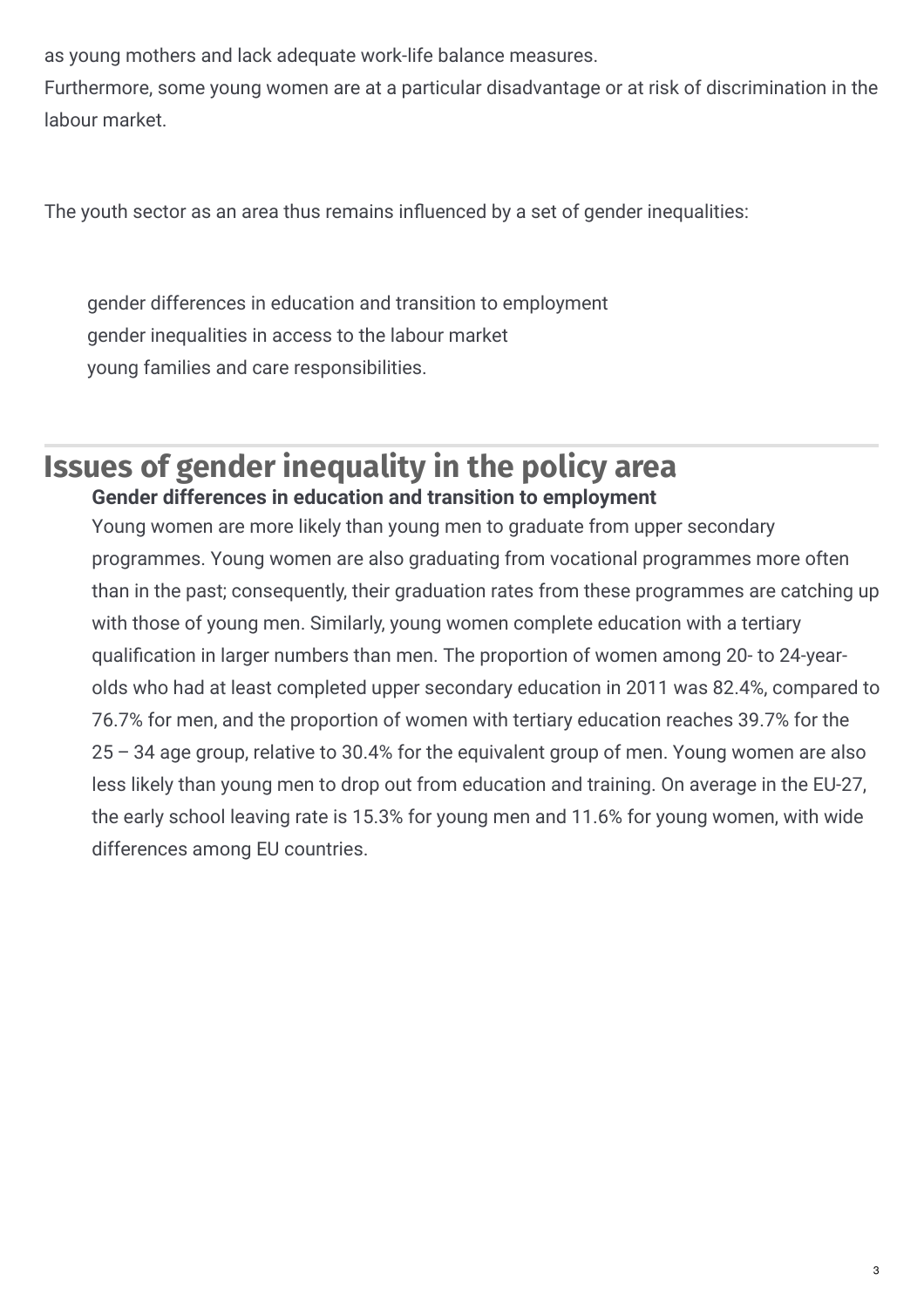The high number of women participating in education is a positive change compared to periods when - even only 40 years ago - there were fewer women in education. In 2012 in the EU, 24 % of women hold a tertiary education degree in comparison with 23 % of men. The gender gap has reversed in this domain since in 2005, 18 % of women and 19 % of men hold a tertiary education degree. However, education fields at the tertiary level remain strongly gender-segregated with 45% of women students concentrated in the fields of Education, Health and Welfare, Humanities and Arts (while only 22% of men students are concentrated in these fields) in 2012. Young women often choose fields of studies that may translate into lower employment rates. 'Vertical skills mismatch' or 'overqualification' are widespread, especially among young women with tertiary education, because they tend to choose more general or academic educational paths. Young men are instead more likely to have completed vocational education, which leads to better labour market outcomes than general education. At the same time the decrease in men's participation in and success at higher levels of education is worrying. The reasons for this decrease is insufficiently researched.

Horizontal segregation in education leads to occupational segregation in the labour market and impacts future career options of both women and men. This is all the more relevant when considering that the labour market is also currently strongly gender-segregated. In 2012, 30 % of women were employed in education, human health and social work activities for only 8% of men.

Young women choose fields of study (mostly in the humanities) that are generally considered to provide few opportunities to find a job. In the 2011 Youth on the move Flash Eurobarometer, Eurobarometer asked interviewees about the main concerns they had when seeking a job on completion of their education. A higher proportion of young women than men (24.3% versus 20.4%) declared that there were no job opportunities in their fields of study, while fewer thought they did not have the right knowledge or skills (11.5% of young women relative to 13.7% of young men).

Moreover, young women are less involved in on-the-job training. Men are more likely than women to have participated in training over the last 12 months (by a margin of 24% to 21%); they are also more likely to receive funding from their current employer (60% as opposed to 50% of women) and to have completed a traineeship (37% versus 32%). Conversely, young women take part in non-formal learning activities more often than men. **Gender inequalities in labour conditions**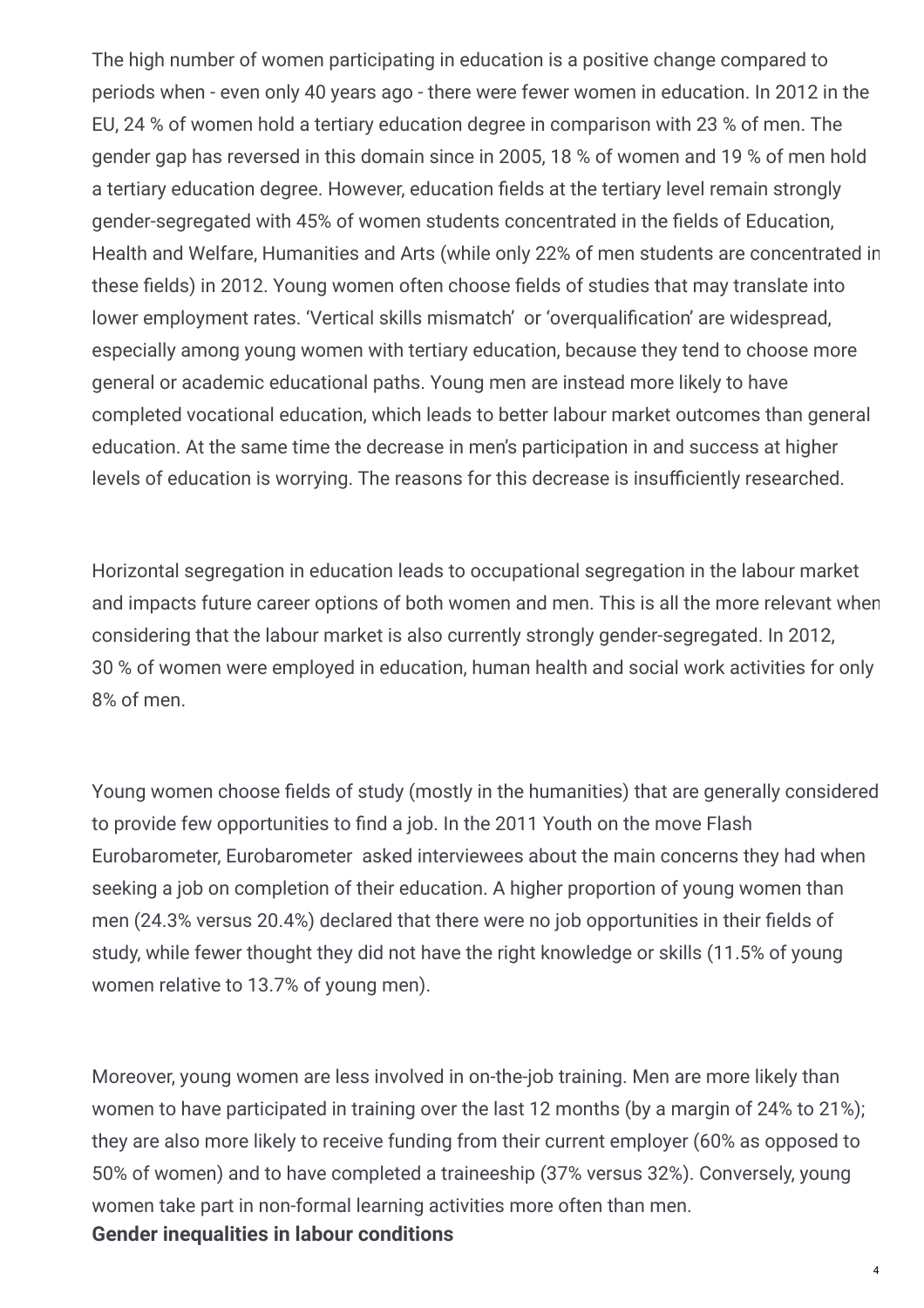Young people lack work experience and the financial and social resources to find employment. As a result, they are far more likely than other groups to be employed in nonstandard and insecure jobs, regardless of their education and skills. The economic crisis in the EU since 2008 has worsened the labour market conditions more for young men (particularly those aged  $15 - 24$ ) than for young women, thus reducing the existing gender gaps. This is due to the recession strongly affecting the manufacturing and construction sectors, which traditionally employ mainly men.

Among young people aged 15 – 24, between 2008 and 2014, the employment rate for men declined by around 5.9%, while that for women declined by 3.8% (in 2014, the rate was 30.5% for women and 34.2% for men). Similar trends were also registered for the  $25 - 29$  age group (−4.4% for men and −5.8% for women, and the employment rate was 66.4% for women and 75.9% for men in 2014). The relatively larger decline in male employment rates has resulted in convergence among young people in this indicator, but in 2014 the gender gap was still present, particularly among those aged  $25 - 29$  (9.5%, compared to 3.7% among the youngest group, aged 15 – 24).

Youth unemployment rates are more than twice as high as they are for the total EU population. Following the financial crisis of 2008, the unemployment rate of young people (aged  $15 - 24$ ) in the EU-28 has sharply risen, by a little over 7% (from 15.6% to 22.2%), and remains high, particularly for men  $(+7\%$  among men aged  $15 - 24$ , compared to  $+5.8\%$  for the equivalent group of women). Since 2008, the unemployment rate for young women aged 15 – 24 has been lower than the rate for young men (21.4% and 22.8% respectively in 2014). The rate is practically the same for young women and men aged  $25 - 29$  (13.7% and 13.65% respectively).

Young women are at high risk of unemployment and inactivity and are one of the especially vulnerable social groups, alongside the low-skilled, early education leavers, people with an immigrant background, and the disabled. The vulnerability of young women results from discrimination based on gender stereotypes, skills mismatch and the lack of family–work reconciliation measures.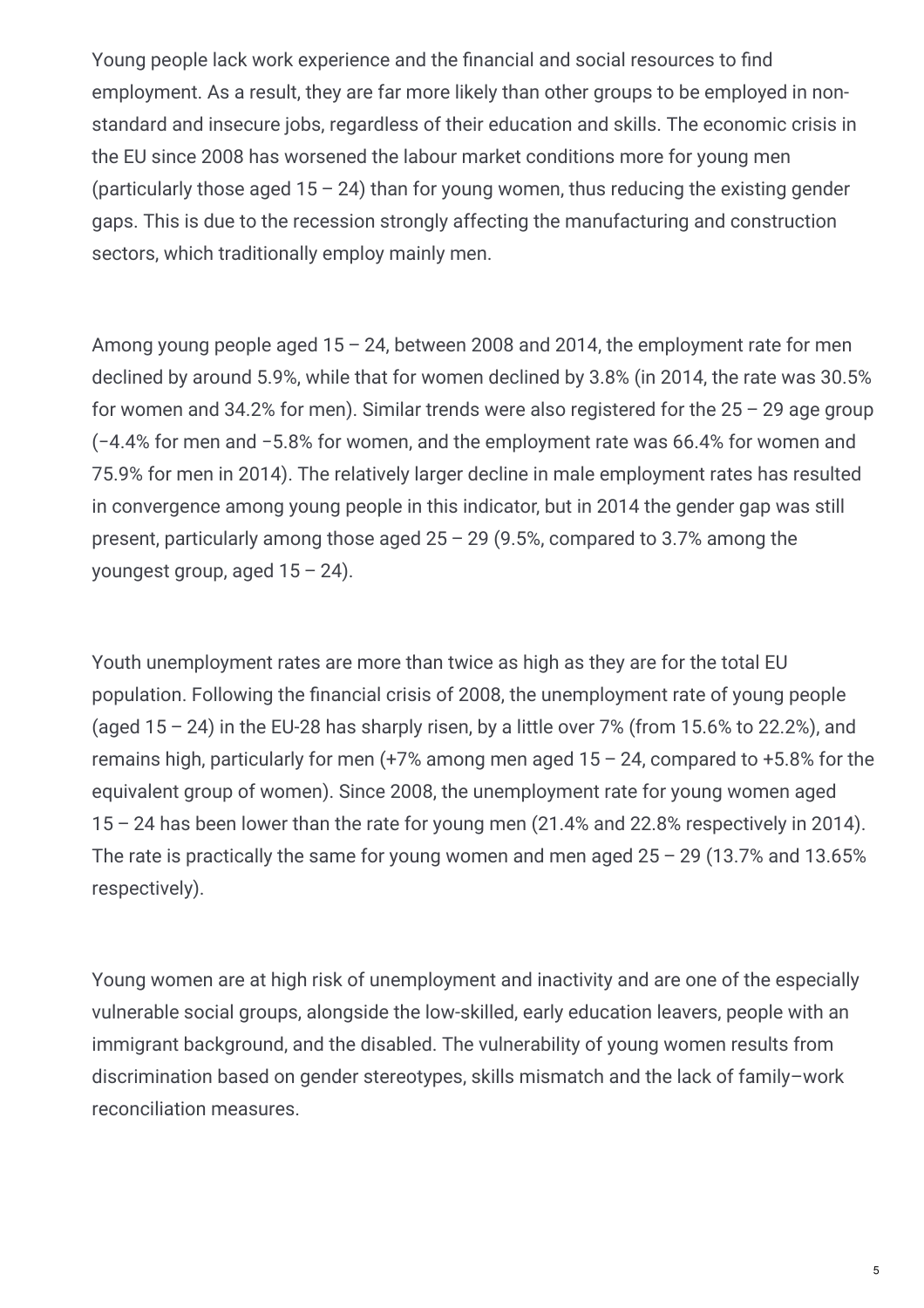Another important issue is related to the fact that NEET rates  $(15 - 29$  vears old) have been increasing more for men than for women over the period 2008-2014 (+3.3% and +1.1% respectively). Across the EU-28, the average NEET rate for young women aged 15 to 29 was 17.1% in 2014, while the rate for young men in the same age group was 13.5%.

The NEET rate is a more complete indicator of gender differences than the unemployment rate because it also takes into account those young people who are inactive but do not participate in education or training. In fact, young women are more likely than young men to be NEETs, mainly because they are more likely to be out of the labour force (or inactive).

The inactivity component for women aged  $15 - 24$ , even though it has declined in recent years, still accounts for 57.1% of women NEETs, whereas among men it accounts for only 40.2%. The incidence of inactivity among women NEETs further increases for women aged 25 – 29, reaching 65.5%.

#### **Young families and care responsibilities**

Starting a family may be another milestone in the life of a young person. Being married and having children is related to opposite NEET outcomes for young women and men, especially with reference to their (non-)participation in employment. Generally, in most EU Member States, being married and having children implies a much higher NEET rate for women (in terms of inactivity), while for men the opposite is usually the case. Country differences in women's NEET rates mainly concern young married women, and are probably related to the availability of care services and the prevalent social values. Similarly, the presence of children increases the gender gap in employment and part-time employment.

Net childcare costs are a critical factor in parents' employment decisions. The cost of childcare can consume a third or more of family budgets and can become unaffordable, especially for young low-income families and lone parents. It has been observed that improving childcare services increases employment opportunities for (young) mothers, who are more likely to be the main carers in the absence of such family support. Family responsibilities are also used to explain gender differences in the willingness of young people to set up their own business (38.5% for young women relative to 47.1% for young men) or to work in another country (49.4% for young women relative to 56.3% for young men). Education seems to partly counterbalance the 'married parent' effect, since women with advanced degrees – even when married with children – have shorter out-of-work spells than other women.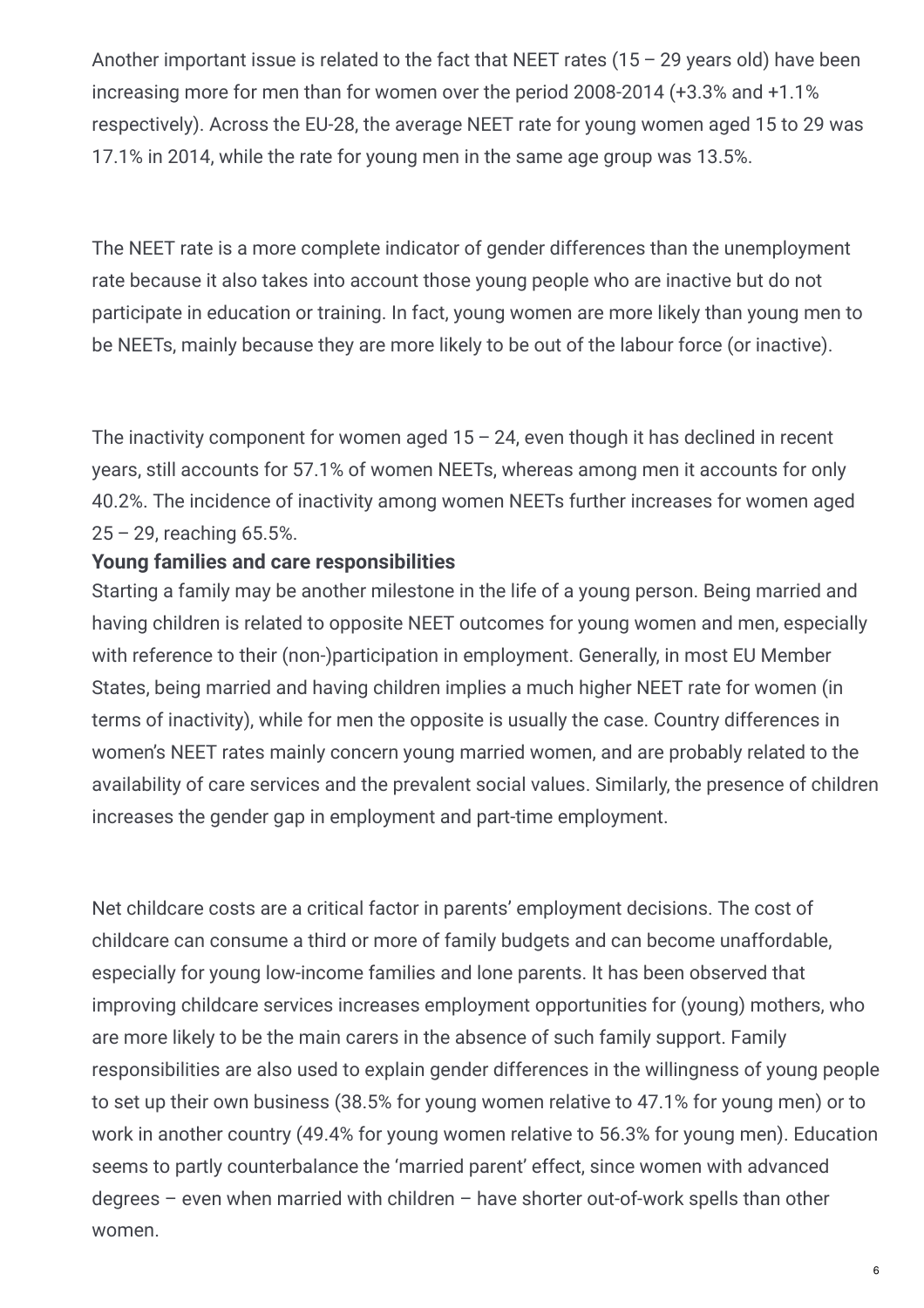## **Gender equality policy objectives at EU and International level**

#### **EU level**

Gender equality as a core value of the EU is enshrined in European youth policy documents. However, even if youth policies are a central feature of policymaking both at EU and national level, the gender dimension is lacking in a large number of the recommendations, resolutions and studies that have been enacted and carried out on this issue. Apart from general considerations, most research and policy documents very rarely tackle gender differences, even if attention to this issue has been increasing in recent years.

## **European Commission**

The White Paper A new impetus for European youth was launched in 2001 by the European Commission. It established the objective of improving the participation of young people in European public life and encouraging young people to become active citizens. Gender issues are integrated into the section entitled *Family and gender issues need more attention*, in which it is emphasised that reconciling family and work is one of the main challenges for the future, for example in relation to, the provision of parental leave and improved childcare facilities. Attention has to be given to the specific needs of girls and young women, particularly regarding their health and safety.

In 2005, the European Commission proposed the European Youth Pact, with the aim of improving the education, training, mobility, vocational integration and social inclusion of young Europeans. Gender inequalities among young people were recognised as one of the key factors inhibiting Europe's goals of boosting jobs and growth and creating sustainable development. As mentioned above, the Youth Pact aimed to improve the education, training, mobility, vocational integration and social inclusion of young people, while facilitating the reconciliation of working life and family life, which was presented as key to promoting gender equality for young women and men. This document underlined the necessity to promote 'the reconciliation of working life and family life by sharing the responsibility between partners, particularly by expanding the childcare network and developing innovative forms of work organisation, as well as promoting child-friendly policies'.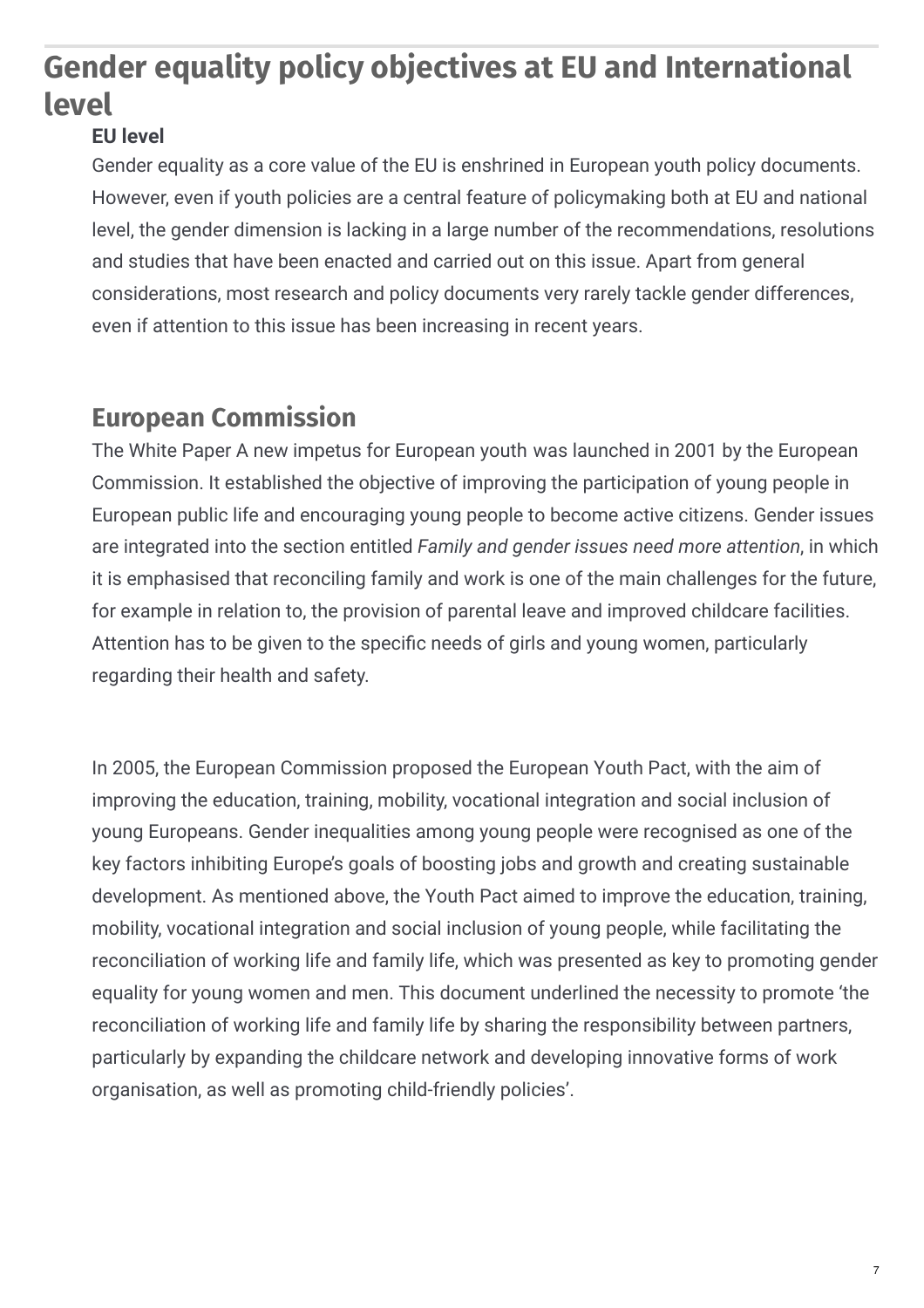While respecting Member States' overall responsibility for youth policy, the EU Youth Strategy 'Investing and Empowering', agreed by EU ministers, renews the framework for an open method of coordination to address youth challenges and opportunities covering the years 2010 – 2018. Promoting gender equality and combating all forms of discrimination are key objectives of the strategy, which calls for Member States and the Commission to launch initiatives within their respective areas of competence to address gender and other stereotypes via formal education and non-formal learning. No other targeted initiatives are described, apart from mentioning the important fact that the promotion of opportunities to reconcile work and family life is considered a priority for both young women and young men. The EU Youth Strategy 2010 – 2018) has 2 main objectives:

to provide more and equal opportunities for young people in education and the job market

to encourage young people to actively participate in society

A gender perspective is explicitly applied only once under Field of Action 1 – Education: *Address gender stereotypes via formal and non-formal education systems*. The strategy also recognises that effective youth policies can deliver results to various areas of social and human development, including gender equality.

#### **European Parliament**

In June 2015, the European Parliament adopted a Resolution on the EU Strategy for Equality between Women and Men Post-2015, in which it considers that policies and instruments aimed at tackling youth unemployment, such as the Youth Guarantee and the Youth Employment Initiative, should meet the specific needs of young women and men in order to enable them to access the labour market. It notes that the proportion of young women who are NEETs is higher than the proportion among young men; it calls for the collection of gender-disaggregated data in the area of youth unemployment in order that tailored, evidence-based policies may be developed. In this Resolution, the European Parliament calls on the Commission to tailor both the investment package adopted in 2014 and the Youth Guarantee more closely to the specific situation and needs of girls and women. **Council of Europe International level**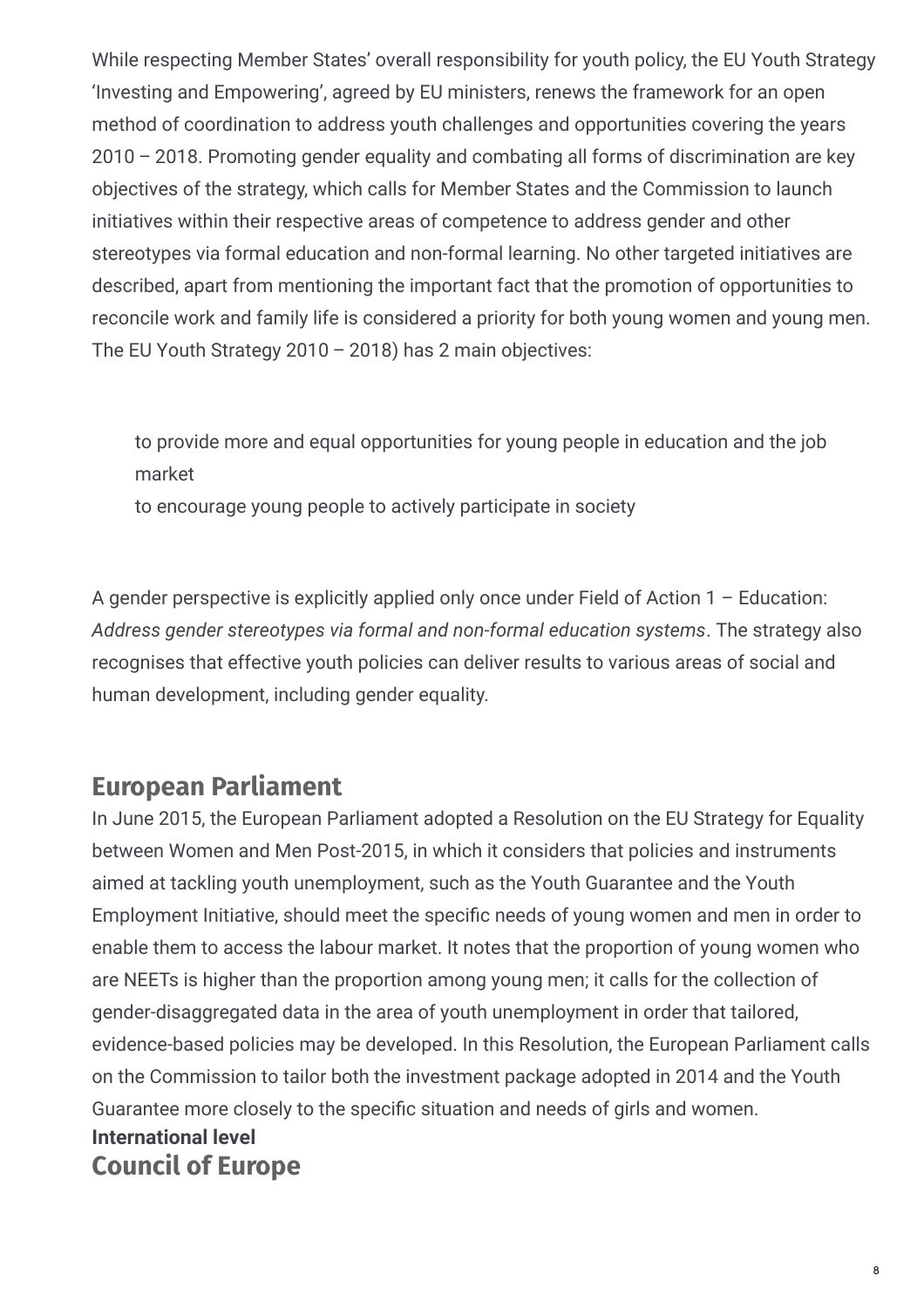In 2008, the Council of Europe adopted a new political framework for the youth sector, in a declaration entitled The future of the Council of Europe youth policy: Agenda 2020. This declaration aims to reinforce activities for young people and also to maintain a strong partnership with the European Commission in this area. Agenda 2020 underlines the necessity of implementing youth activities in 3 dimensions: 'human rights and democracy', 'living together in diverse society' and 'the social inclusion of young people'. In the background paper, '[i]mplementing gender equality and preventing all forms of gender-based violence' is included as one of the topics that the Council of Europe's youth sector should especially focus on.

## **United Nations**

The Beijing Platform for Action Area  $L - T$ he Girl Child' defines particular policy objectives. For each of these, it also specifies actions to be taken by governments, international organisations and non-governmental organisations in order to eliminate all forms of discrimination against the girl child. All strategic objectives of the Beijing Platform for Action are relevant to the promotion of gender equality among young people. Gender inequality starts at home, where girls may experience gender discrimination which could impact on their performance at school and in their professional life. Therefore, particular attention needs to be paid to enhancing self-esteem and developing the talents and skills of young girls.

In 2013, the General Assembly of the United Nations adopted Resolution 68/130 'Policies and programmes involving youth', which reasserts that Member States need 'to promote equal opportunities for all and to eliminate all forms of discrimination against young people'. The Resolution encourages Member States to tackle the challenges faced by girls and women and to eliminate gender stereotypes, discrimination or gender-based violence and human trafficking.

Within the United Nations Sustainable Development Goals, Goal 5 is dedicated to achieving gender equality and empowering all women. In particular, references are made to:

eliminating all harmful practices, such as child, early and forced marriage, and female genital mutilation

ending all forms of discrimination against all women and girls everywhere and supporting their empowerment.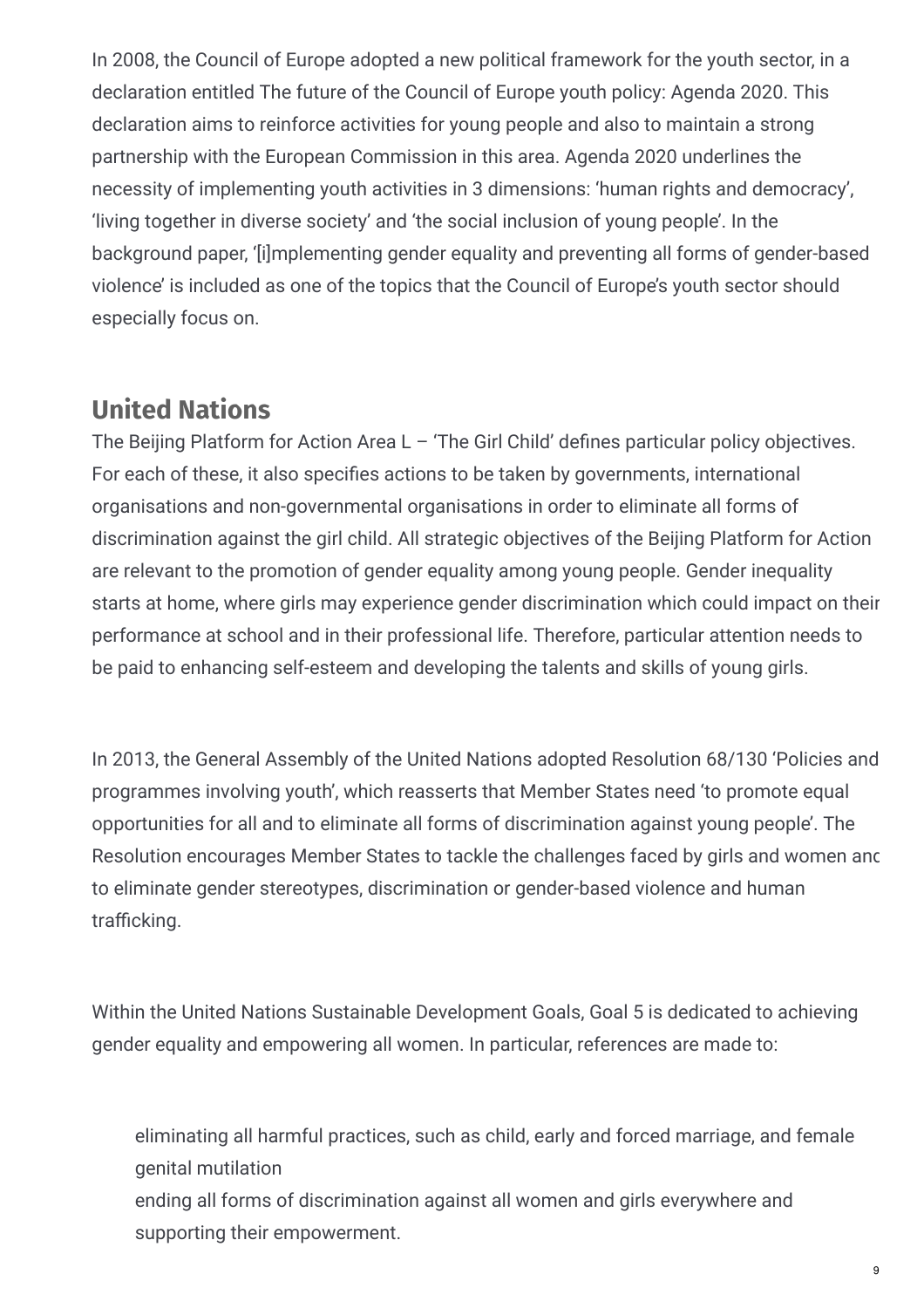# **Policy cycle in youth**

## **How and when? Youth and the integration of the gender dimension into the policy cycle**

The gender dimension can be integrated in all phases of the policy cycle. Below, you can find useful resources and practical examples for mainstreaming gender into youth policies. They are organised according to the most relevant phase of the policy cycle they may serve.

## **Practical examples of gender mainstreaming in youth Austria**

Financial support of youth organisations and clubs, youth initiatives and projects is an essential youth policy in Austria. In light of outcome-oriented budget planning, the relevant outcome objectives were defined as gender equality objectives, which state that a gender balance shall be strived for within the supported organisations and initiatives. Furthermore, career orientation was defined as a priority for support for the years 2012 to 2014. In this regard, youth work in a non-school environment is an essential way to promote the skills of young people, giving them a broader spectrum of career choices. STEM professions – science, technology, engineering, mathematics – can be mentioned in this context.

Gender perspectives are also mainstreamed in practical work with children and youth. The 5th Youth Report (2007) evaluated the specific measures children's and youth organisations take related to gender mainstreaming. Moreover, a concept was developed to support the organisations in the development, testing and realisation of gender mainstreaming strategies and processes. In the course of ongoing implementation, incentives for the application of gender mainstreaming were created. Read more.

#### **Ireland**

In June 2011, the Irish Government established the Department (Ministry) for Children and Youth Affairs, a new government department with responsibility for a range of issues including child welfare and protection, youth justice, the National Children's Strategy, family support and early childhood care and education. The Department focuses equally on the needs of both young women and men. A new national policy framework for children and young people was launched in mid-2014. Read more.

## **Timeline**

The key milestones of the EU youth policy are presented below.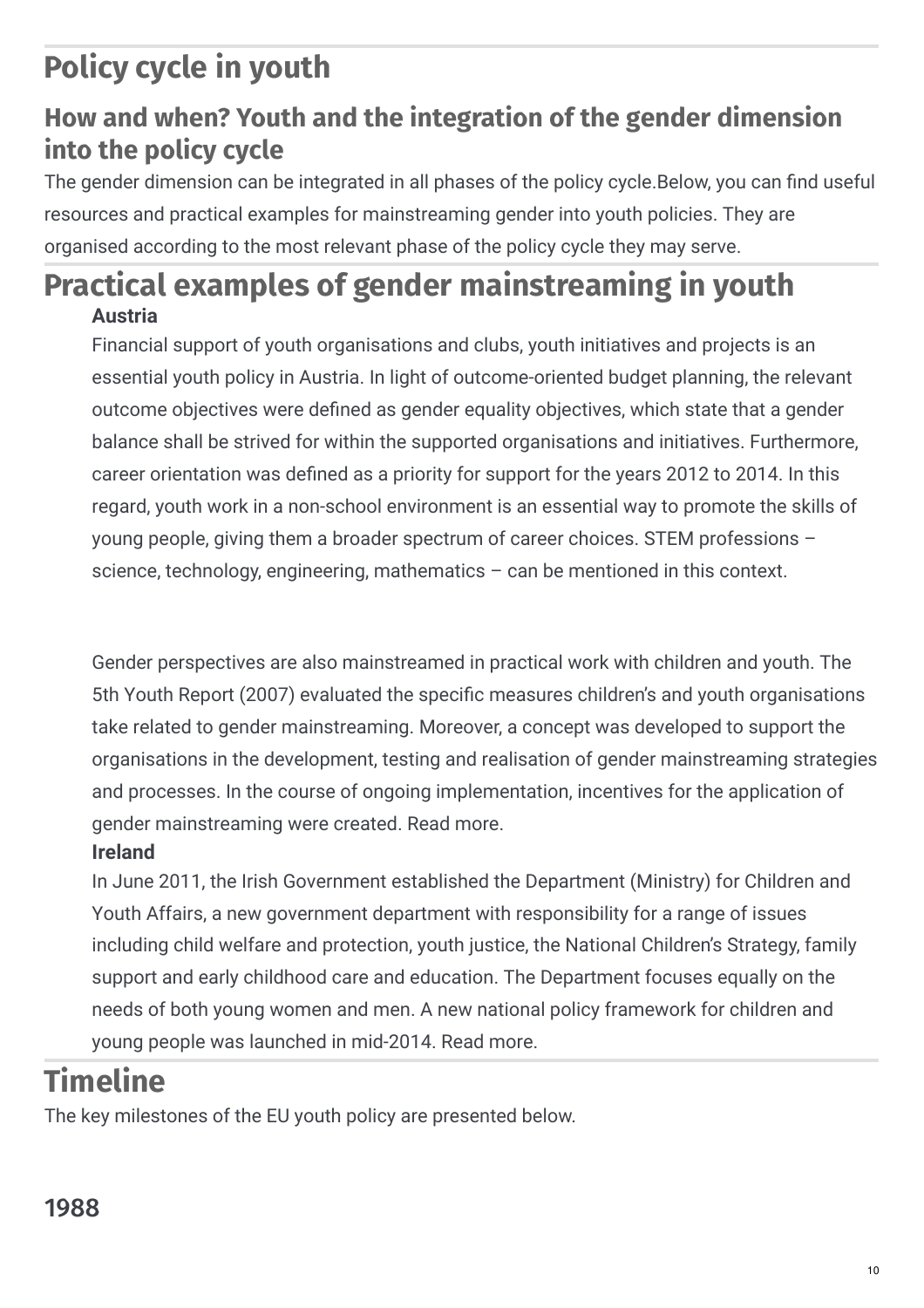Launch of the Youth for Europe programme which supported youth exchanges and mobility actions such as youth workers, cooperation between Member States' youth structures, third-country exchanges, information for young people and youth research.

1988 - 1988

#### 1989 – 1991

Youth for Europe

I88/348/EEC: Council Decision of 16 June 1988 adopting an action programme for the promotion of youth exchanges in the Community - 'Youth for Europe' programme, Official Journal L 158, 25/06/1988

1989 - 1991

#### 1992 – 1994

Youth for Europe

II 91/395/EEC: Council Decision of 29 July 1991 adopting the Youth for Europe programme (second phase), Official Journal L  $217, 06/08/1991$ 

1992 - 1994

#### 1995 – 1999

Youth for Europe III

Decision No 818/95/EC of the European Parliament and of the Council of 14 March 1995 adopting the third phase of the 'Youth for Europe' programme, Official Journal L 087, 20/04/1995 1995 - 1999

#### 1998-1999

European Voluntary Service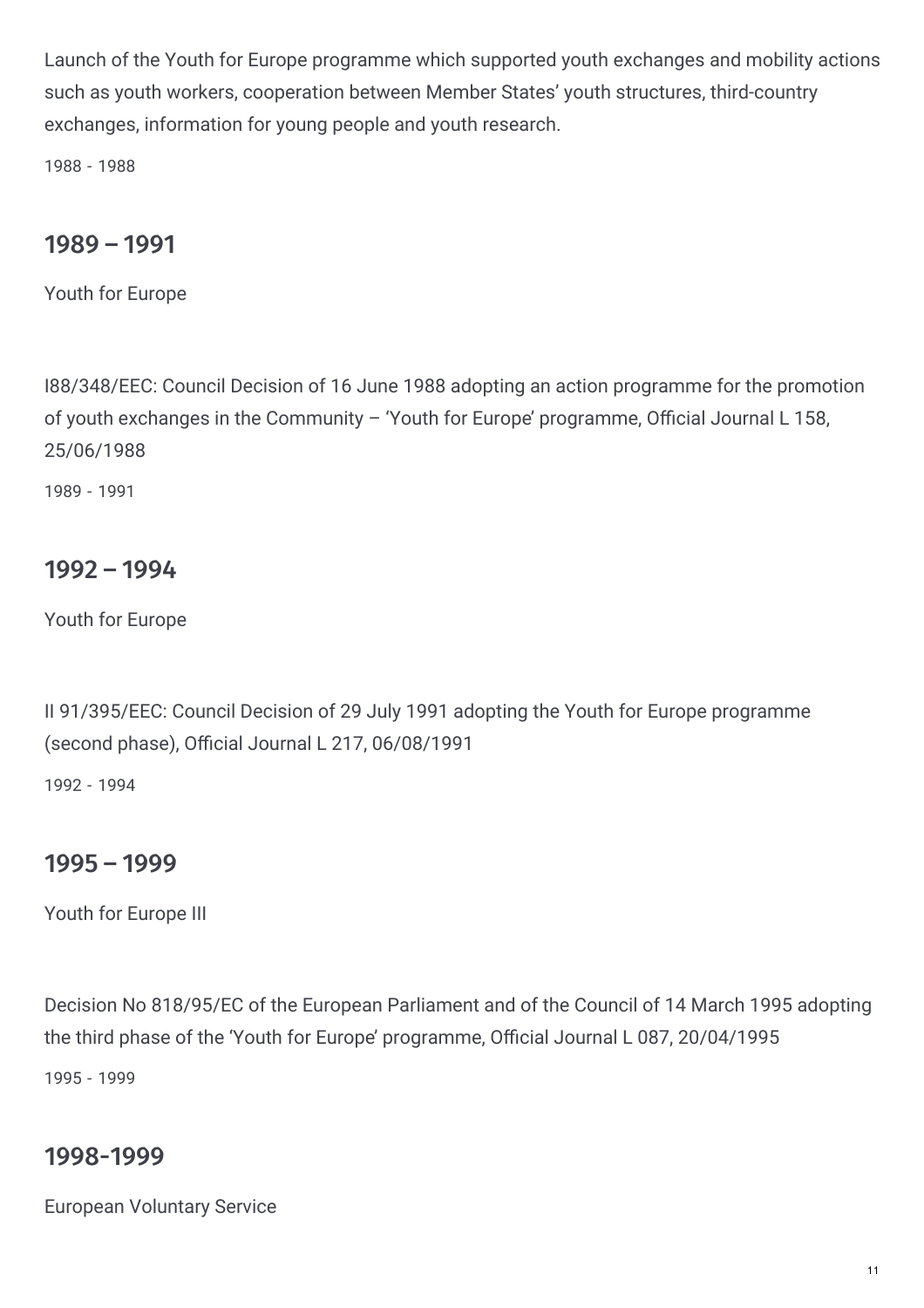Decision No 168/98/EC of the European Parliament and the Council of 20 July 1998 establishing the Community Action Programme 'European Voluntary Service for Young People', Official Journal L 214, 31/07/1998

1998 - 1999

### 2000

Launch of the youth programme which offers young people opportunities for mobility and active participation in the construction of the Europe and contributes to the development of youth policy, based on non-formal education. It aims to promote exchanges and discussion meetings between young people, voluntary work, participation and active citizenship, and the innovation and improvement of international training and cooperation skills in the youth field.

Decision No [1031/2000/CE](http://eur-lex.europa.eu/legal-content/EN/TXT/PDF/?uri=CELEX:32000D1031&from=EN) of the European Parliament and of the Council of 13 April 2000 drawing up the 'YOUTH' community action programme, Official Journal L 117, 18/05/2000 2000 - 2000

#### 2001

European Commission White Paper – a new impetus for [European](http://eryica.org/files/EC_White Paper on Youth_2001_EN.pdf) youth. 2001 - 2001

#### 2002

[Resolution](http://eur-lex.europa.eu/legal-content/EN/TXT/PDF/?uri=CELEX:32002G0713(01)&from=EN) of the Council and of the Representative of the Governments of the Member States, meeting within the Council, Framework of European cooperation in the youth field.

2002 - 2002

#### 2005

[Resolution](http://eur-lex.europa.eu/legal-content/EN/TXT/PDF/?uri=CELEX:42005X1124(03)&from=EN) of the Council and of the Representatives of the Governments of the Member States, meeting within the Council, on addressing the concerns of young people in Europe– implementing the European Pact for Youth and promoting active citizenship.

2005 - 2005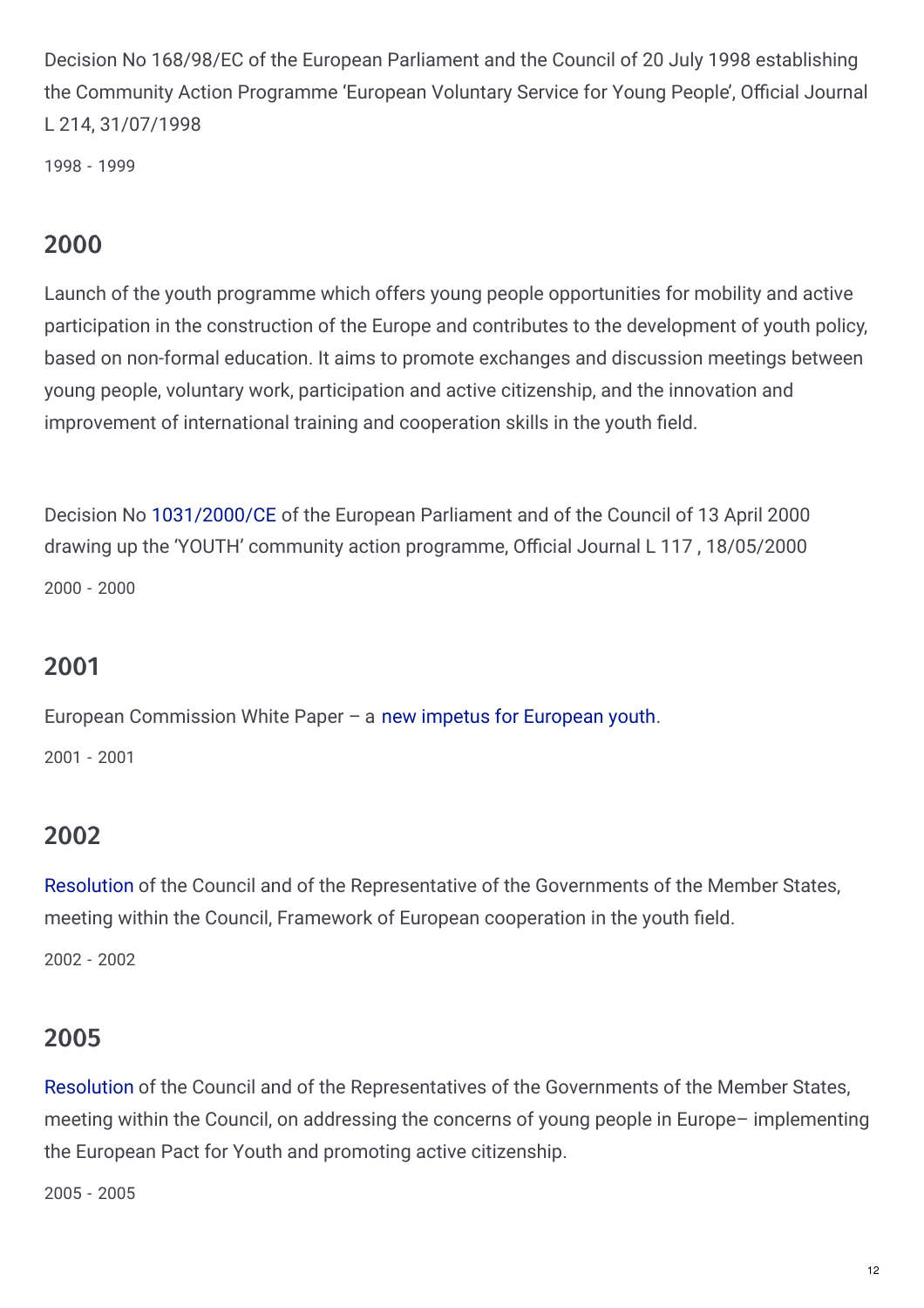## 2007

EU's Youth in action programme, with the goals of increasing a sense of European citizenship, solidarity and tolerance among young Europeans, by promoting mobility within and beyond the EU's borders, non-formal learning and intercultural dialogue, and encouraging the employability and inclusion of all young people, regardless of their educational, social and cultural background.

Decision No 1719/2006/EC of the European Parliament and of the Council of 15 November 2006 establishing the 'Youth in Action' programme for the period 2007 to 2013, Official Journal L 327, 24/11/2006.

2007 - 2007

## 2009

An EU Strategy for [Youth–investing](http://eur-lex.europa.eu/legal-content/EN/TXT/PDF/?uri=CELEX:52009DC0200&from=EN) and empowering: A renewed framework for European cooperation in the youth field  $(2010 - 2018)$ .

2009 - 2009

### 2010

Europe 2020 introduces 7 flagship initiatives, one of which is [youth](http://europa.eu/youthonthemove/docs/communication/youth-on-the-move_EN.pdf) on the move, which aims to enhance the performance of education systems and facilitate the entry of young people into the labour market.

2010 - 2010

### 2012

Youth [employment](http://ec.europa.eu/social/main.jsp?langId=en&catId=1036&newsId=1731&furtherNews=yes) package, the follow-up to the actions for young people laid out in the wider employment package and includes, among other things, a proposal that EU countries establish a youth guarantee to ensure that all young people up to the age of 25 receive a quality job offer, continued education or training, or an apprenticeship or traineeship, within 4 months of leaving formal education or becoming unemployed.

2012 - 2012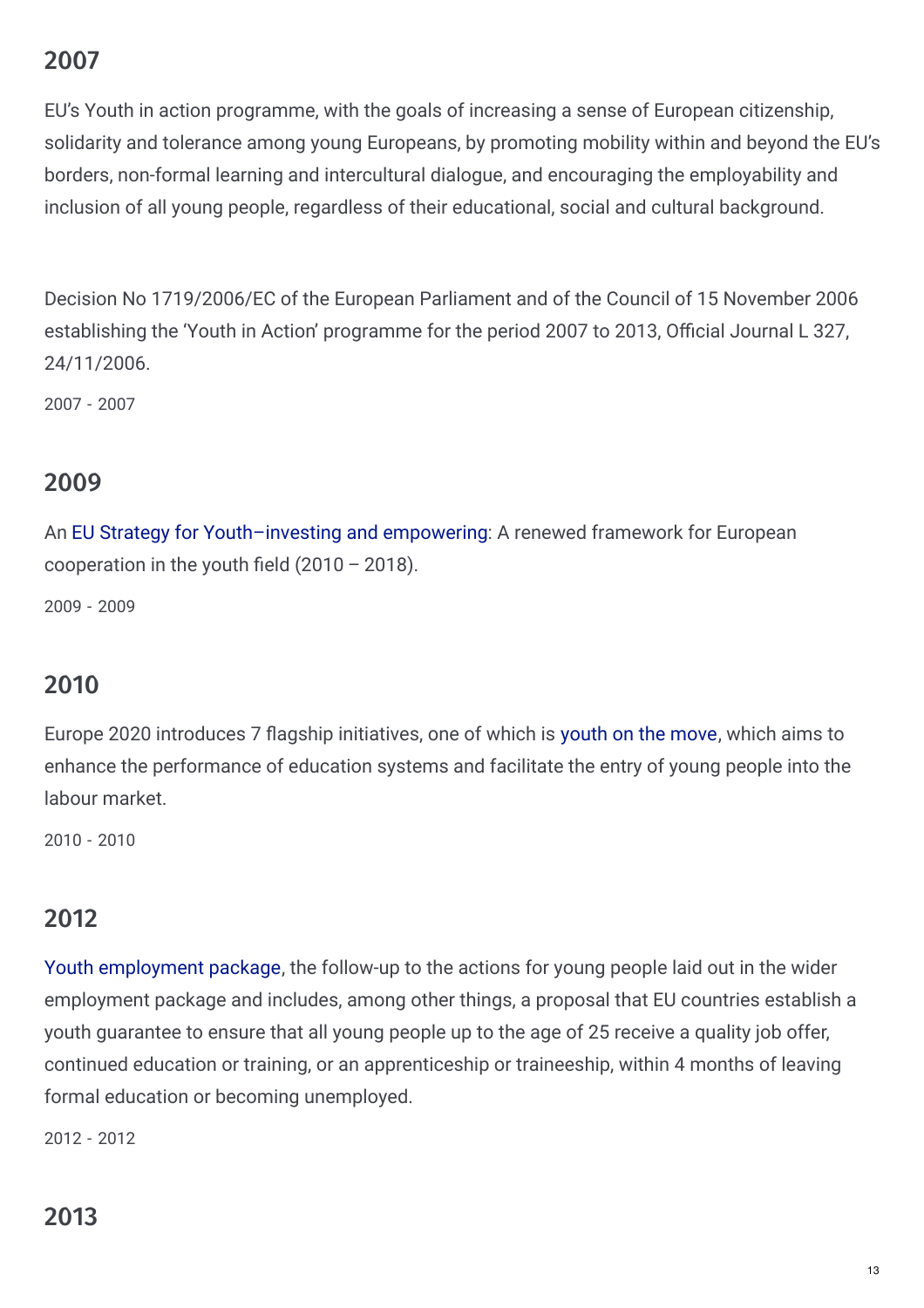Council [Recommendation](http://eur-lex.europa.eu/legal-content/EN/TXT/PDF/?uri=CELEX:32013H0426(01)&from=EN) on establishing a youth guarantee.

2013 - 2013

## 2013

Launch of the youth [employment](http://ec.europa.eu/social/main.jsp?catId=1176&langId=en) initiative (YEI), one of the main EU financial resources to support the implementation of youth guarantee schemes. It is complementary to other actions undertaken at national level, including those with the European social fund.

2013 - 2013

## 2013

Launch of Erasmus+ programme 2014–2020, the new EU programme for education, training, youth and sport. It is an integrated programme replacing several previous EU programmes: the Lifelong Learning Programme (Erasmus, Leonardo da Vinci, Comenius, Grundtvig), Youth in Action, and 5 international programmes (Erasmus Mundus, Tempus, Alfa, Edulink and the programme for cooperation with industrialised countries).

2013 - 2013

## 2015

Publication of the 2015 EU youth [report](http://ec.europa.eu/youth/policy/implementation/report_en.htm) that presents a full picture of the situation of young people in Europe and how policymakers have addressed it in the period 2013–2015. The related Communication from the Commission explains the way forward in EU youth cooperation (2016– 2018).

2015 - 2015

### 2015

European [Parliament](http://www.europarl.europa.eu/sides/getDoc.do?pubRef=-//EP//NONSGML+TA+P8-TA-2015-0218+0+DOC+PDF+V0//EN) Resolution of 9 June 2015 on the EU strategy for equality between women and men post 2015.

2015 - 2015

## **Current policy priorities at EU level**

There are 3 main references for current policy priorities at EU level in relation to youth and gender: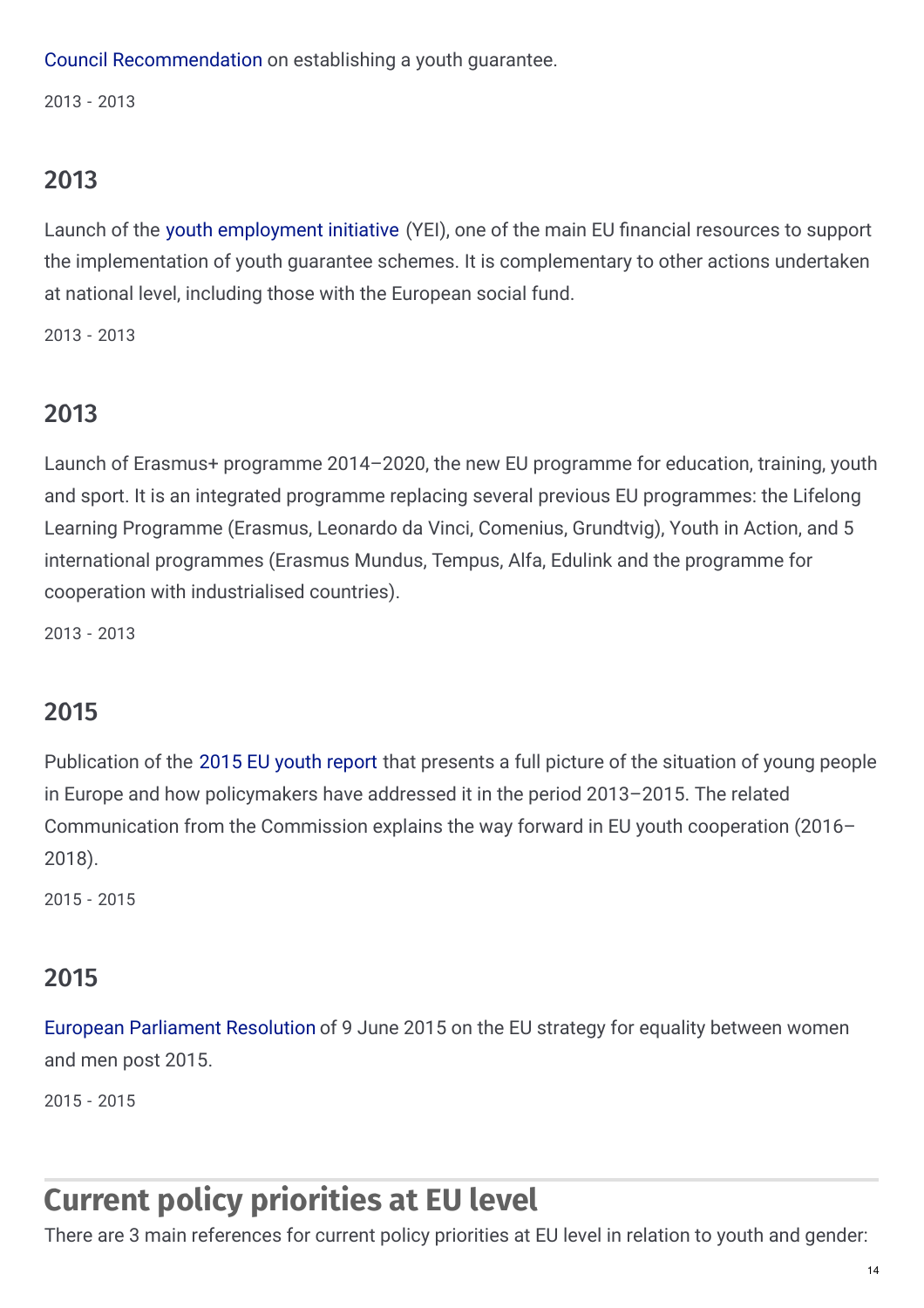- An EU strategy for youth Investing and [empowering.](http://eur-lex.europa.eu/legal-content/EN/ALL/?uri=CELEX%3A52009DC0200) A renewed open method of coordination to address youth challenges and opportunities **1**
- **2** [Europe](http://ec.europa.eu/europe2020/index_en.htm) 2020
- **3** EU strategy for smart, [sustainable](http://eur-lex.europa.eu/legal-content/en/ALL/?uri=CELEX%3A52010DC2020) and inclusive growth

These instruments provide a framework to tackle increased youth unemployment and raise awareness of the many difficulties young people face.

Specific programmes to help young people develop and contribute to building a sustainable society include:

Youth on the move Erasmus+ Marie Curie

The Commission also encourages Member States and youth organisations to access European funds to create opportunities for young people. The overall aim of these programmes is to further develop formal education and traineeships and build entrepreneurial and apprenticeships skills. Furthermore, the majority of projects funded by the EU through the European social funds, the European regional development funds and PROGRESS focus on labour-market integration for young people by recognising non-formal learning, supporting youth work, stimulating entrepreneurship, improving information services and developing information and communications technology (ICT) skills. Groups of young people at risk of social exclusion and poverty or with special needs, such as immigrants, early school leavers and those with disabilities, are often targeted.

Youth on the move, the package of policy initiatives on education and employment for young people in Europe was launched in 2010 as part of the Europe 2020 strategy for smart, sustainable and inclusive growth. It aims to improve young people's education and employability, reduce high youth unemployment and increase the youth employment rate by: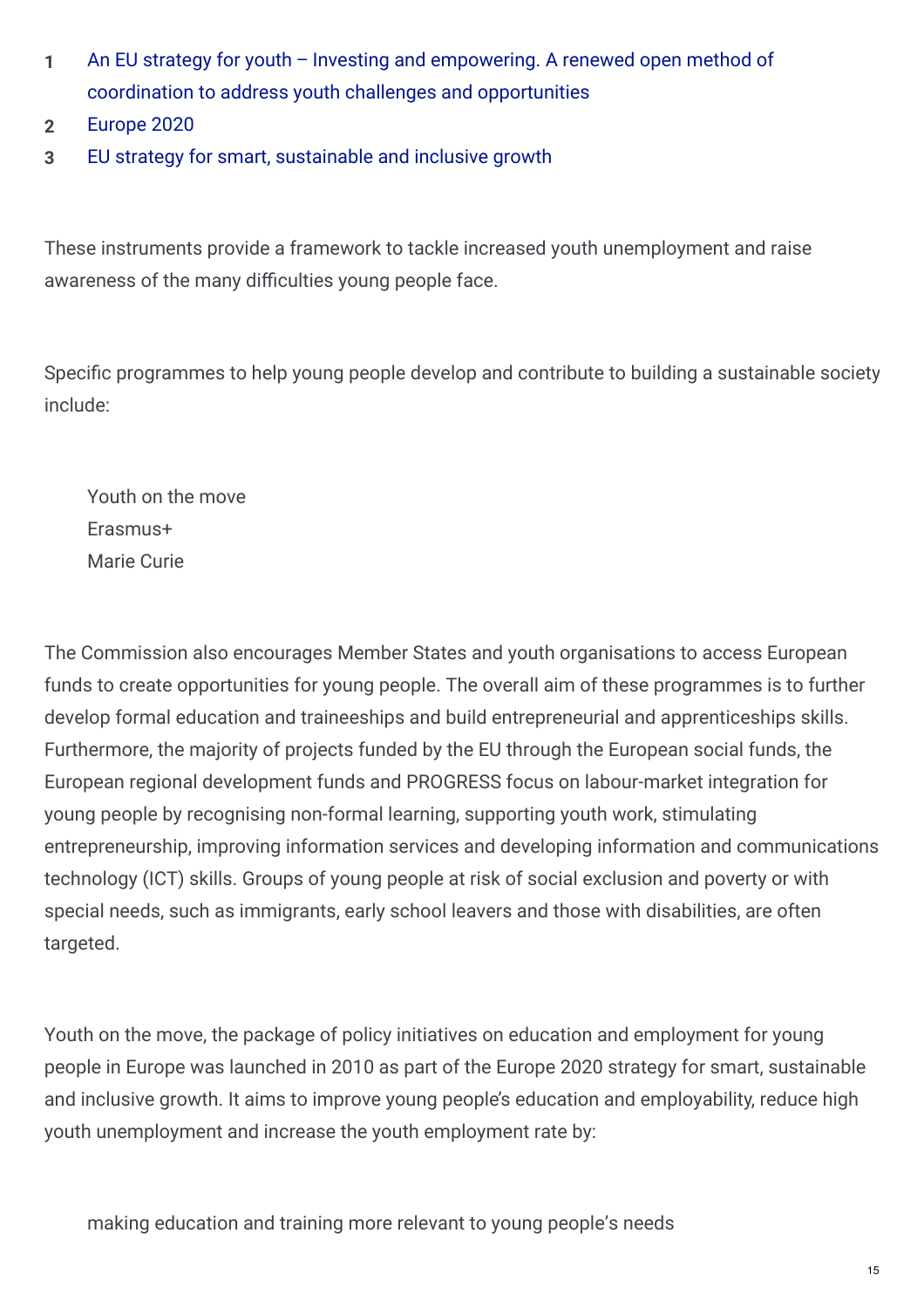encouraging more youth to take advantage of EU grants to study or train in another country encouraging EU countries to take measures simplifying the transition from education to work

In 2010, the European Commission published a new political [framework](http://eur-lex.europa.eu/legal-content/EN/TXT/PDF/?uri=CELEX:52009DC0200&from=EN) for youth in Europe, with the aim of improving the efficiency and effectiveness of European cooperation by establishing a strategy for 2010 – 2018. The objectives of this strategy are to create more and equal opportunities for all young people in education and in the labour market and to promote the active citizenship, social inclusion and solidarity of all young people.

To achieve these objectives, the EU proposed a dual approach, focusing on specific activities targeting young people in areas such as non-formal learning, participation, voluntary activities, youth work, mobility and information, as well as on mainstreaming initiatives aimed at enabling a cross-cultural approach found in other policy frameworks relative to youth. The work is primarily carried out by the youth in action/Erasmus+ programme, through the development of a framework for political cooperation and by increasing the visibility of youth and their organisations.

The EU's [strategy](http://eur-lex.europa.eu/legal-content/EN/TXT/PDF/?uri=CELEX:52009DC0200&from=EN) for youth  $2010 - 2018$ , has 3 goals, each with their own field of action:

**1** Creating more opportunities for youth in education and employment

education employment creativity and entrepreneurship

2.Improving access and full participation of all young people in society

health and sport participation social inclusion

3.Fostering mutual solidarity between society and young people